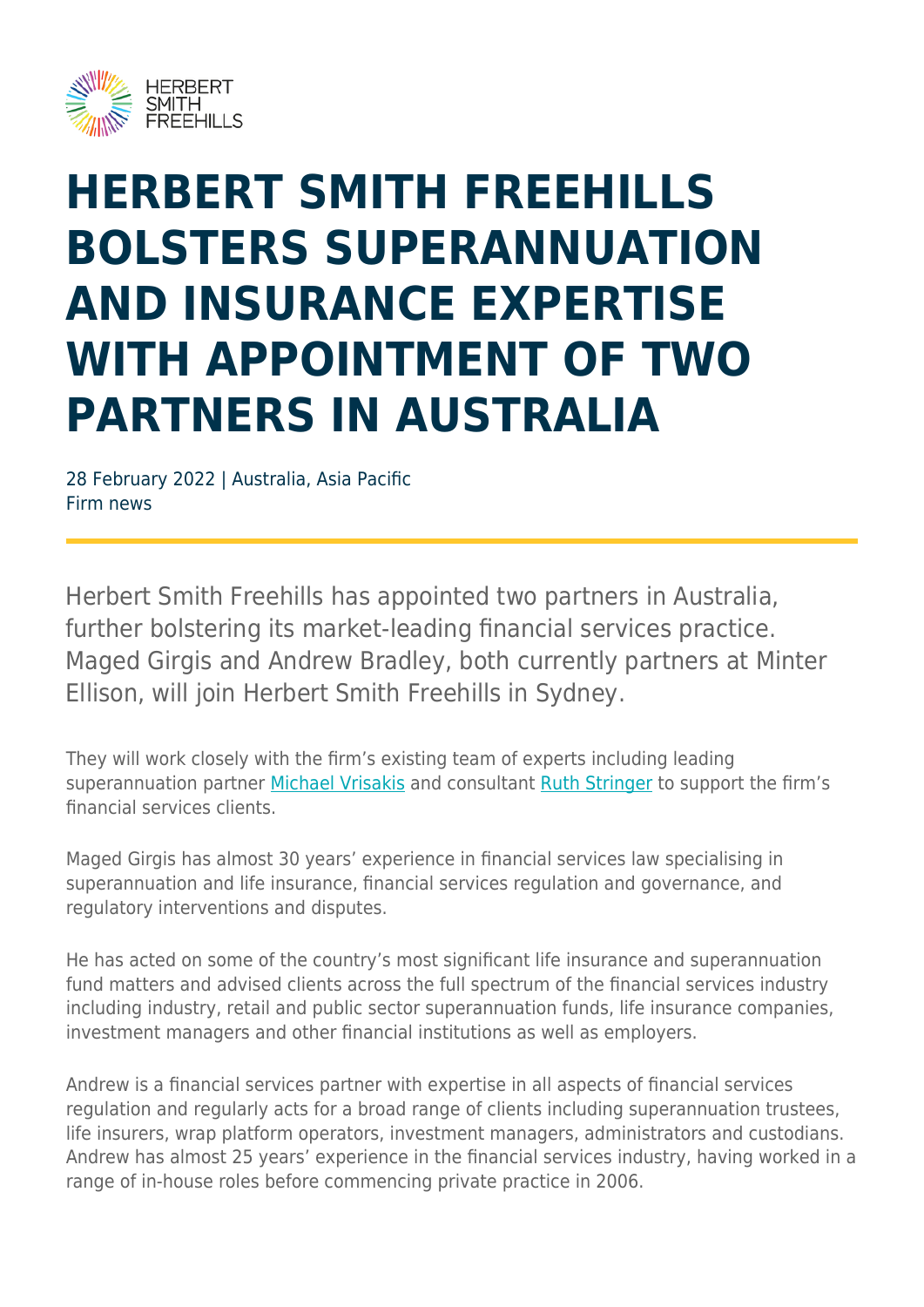Herbert Smith Freehills' Managing Partner, Corporate, [Carolyn Pugsley,](https://www.herbertsmithfreehills.com/our-people/carolyn-pugsley) said: "I am extremely pleased to welcome Maged and Andrew to Herbert Smith Freehills. We've been looking for the right partners to help us pursue the wide range of opportunities that exist in the financial services space, including partnering more closely within superannuation funds as their role and influence in Australian and global markets expands.

"Mag is one of the country's most respected financial services lawyers. His track record speaks for itself and the depth and breadth of his expertise can perhaps only be matched by that of our existing partners in this space. He is especially highly regarded as a leading strategic adviser in industry fund circles and he will bring significant expertise to bear for our industry fund clients.

"Andrew is a next-generation leading superannuation lawyer with that essential combination of technical excellence and commercial sensibility our clients are seeking from their financial services advisors."

Maged and Andrew will complement the existing strength of our team, working closely with the firm's existing team of partners supporting financial services clients.

Maged said: "Joining Herbert Smith Freehills gives us the opportunity of creating something that is greater than the sum of its parts. With the continued consolidation of the financial services industry and clients increasingly looking for opportunities offshore, I am particularly excited by the prospect of working with the full range of HSF's experts across its global network of offices."

Andrew added: "I am delighted to be joining the team at Herbert Smith Freehills and excited by the prospect of working with such a deep and talented team of lawyers to deliver unparalleled service to clients in the financial services industry."

## **KEY CONTACTS**

If you have any questions, or would like to know how this might affect your business, phone, or email these key contacts.



**CAROLYN PUGSLEY** MANAGING PARTNER, CORPORATE,